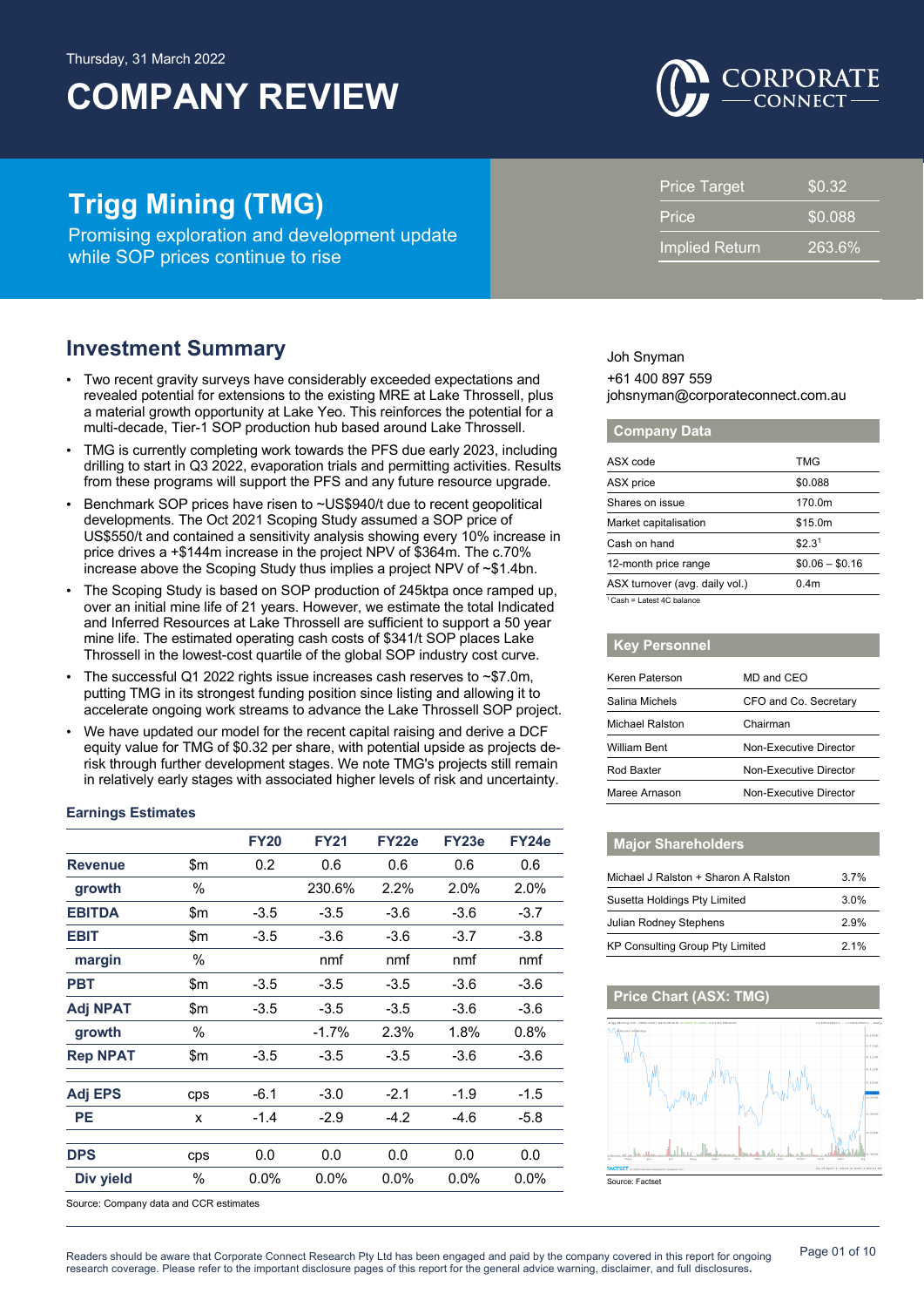

## **Trigg Mining (TMG)**

Promising exploration and development update while SOP prices continue to rise

## **Investment Summary**

### Investment Thesis

Trigg Mining (TMG) is a WA-based exploration company specifically focussed on the potassium mineral fertiliser Sulphate of Potash (SOP). The following points are key elements of the Investment Thesis for TMG.

- Strong global demand for fertiliser The world population continues to expand whilst the area of arable land per capita is falling, placing increasing pressure on productivity and crop yields to satisfy global food requirements.
- Specialty fertiliser SOP contains the essential nutrients of potassium and sulphur without chloride, making it a high quality fertiliser necessary for acidic soils and high-value chloride sensitive crops such as fruits and vegetables, nuts, cocoa, all crops under glass and flowers. It is also recommended for arid soils where salinity is an issue (e.g. large parts of WA farmland).
- Global market supply constrained Australian demand is currently wholly supplied by imports. However, there are limited global producers of SOP, and a large proportion of global supply is chemically manufactured from Muriate of Potash (MOP) through an expensive and environmentally unfriendly secondary (Mannheim) process. SOP is usually priced at a US\$200-300/t FOB premium (c.80-120%) to MOP. The premium has contracted in recent months due to rapid increases in MOP prices. With SOP being less frequently traded, and energy and other input costs also higher, this suggests upside risk to SOP prices near term.
- Indicated and Inferred Resource TMG is developing a brine hosted Indicated and Inferred Resource of 14.4Mt drainable SOP at a high grade of 10.4kg/m<sup>3</sup> SOP equivalent at the potential world class Lake Throssell project. This is a large, scalable deposit able to support a sustainable multi-decade WA production hub to meet growing demand for seaborne SOP. There is upside to this Resource through further exploration of adjoining Lake Throssell tenements, at Lake Yeo on the same palaeovalley system, and at the nearby Lake Rason (which has an additional Inferred Resource estimate of 5.9Mt drainable SOP at a grade of 5.08kg/m3 SOP equivalent).
- Favourable Scoping Study TMG has completed a Scoping Study on Lake Throssell based on a 21-year initial mine life, which determined strong project economics, including pre-tax ungeared NPV of \$364m, IRR of 18% and 4.5-year payback. Around 82% of SOP production during the payback period is sourced from Indicated Resources (being the top section of the surficial aquifer, and a small part of the basal aquifer, together comprising 4.2Mt at 10.6 kg/m<sup>3</sup> SOP).
- Low cost primary source Hypersaline brine hosted SOP is a naturally occurring primary source of SOP, and it sits significantly lower on the production cost curve than chemically derived secondary SOP. Australian SOP projects have the additional advantage of higher evaporation rates than other global sources, potentially further reducing costs.
- Premium SOP product WA sourced SOP is expected to be a premium product, given typically higher grade ( $K_2O$  equiv), low levels of impurities and deleterious elements (e.g. chloride), water solubility and potential organic certification. This is likely to support strong customer and offtake demand and attract a price premium.
- Close to established infrastructure TMG's projects are located close to existing energy and transport infrastructure, providing potential cost–effective links to domestic and international markets (subject to access negotiation).
- Certifiable organic source Brine hosted SOP is a natural mined source with limited processing and therefore is potentially able to be organically certified for use in organic agriculture. It is also ESG friendly given a low carbon footprint and a role in helping to achieve global food security.

### **Milestones**

TMG is committed to a methodical and focused approach to developing the Lake Throssell project, and to leverage the key learnings from several more progressed peer SOP projects in WA (e.g. KLL, SO4, APC). Key events and data points to track TMG's progress over coming periods include the following:

- Immediate commencement of a Pre-Feasibility Study due early 2023, followed by a Definitive Feasibility Study.
- Converting the remaining Lake Throssell Inferred Mineral Resource to the Indicated Resource category in the near term.
- Continuation of base-line environmental surveys, with project referral to the EPA planned for 2022 and targeting progressive environmental approvals thereafter.
- Securing SOP offtake agreements.
- Securing debt and equity finance to fund project construction, Final Investment Decision expected mid-2025.
- Construction and successful commissioning of evaporation ponds and processing plant.
- First production, expected by approximately FY28.
- Further exploration of adjacent tenements at Lake Throssell, of the Lake Yeo prospect, and the Lake Rason Inferred Resource.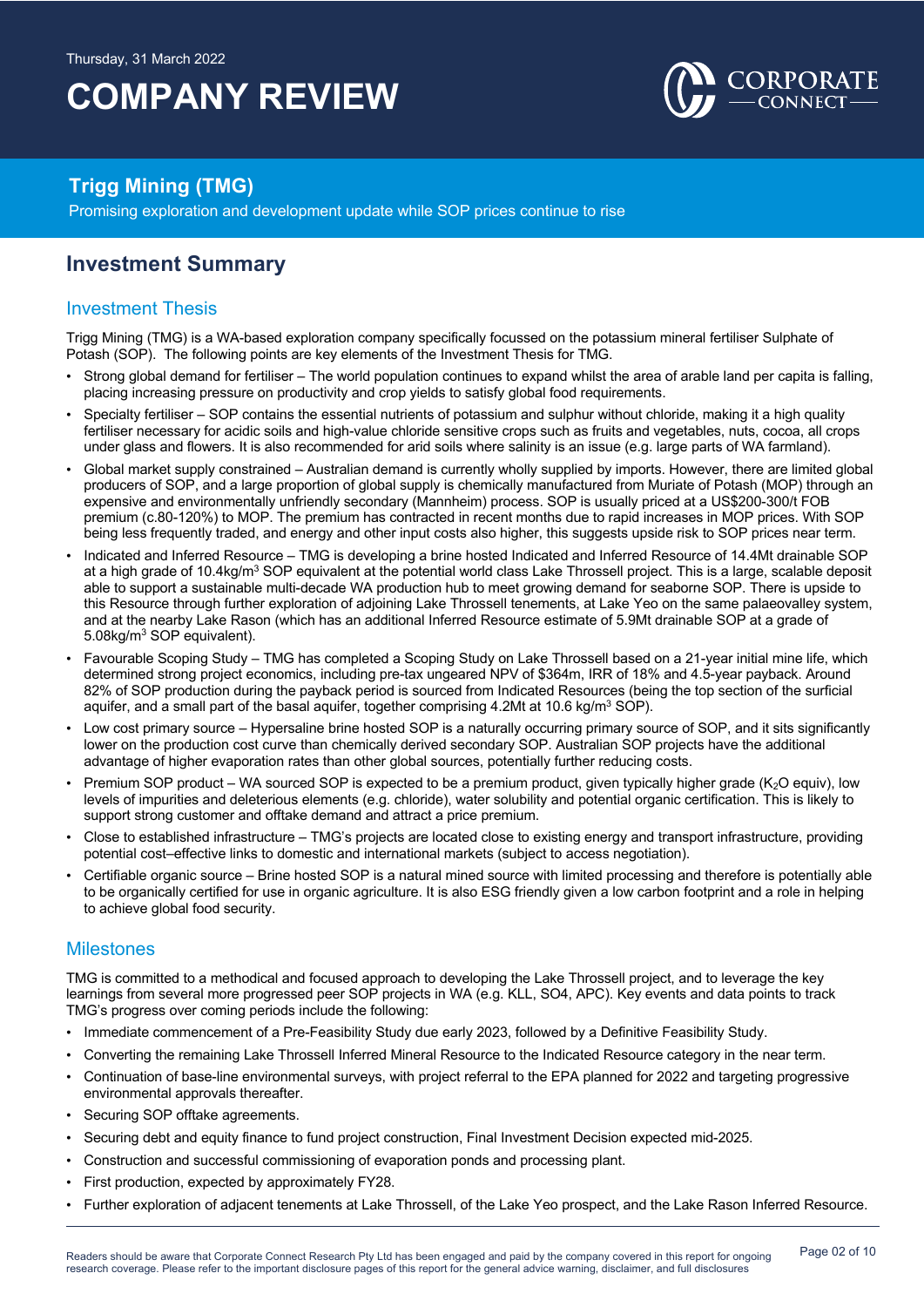

## **Trigg Mining (TMG)**

Promising exploration and development update while SOP prices continue to rise

# **Exploration and Development Update**

### New tenements granted

In Q1 2022, TMG was granted key new tenements at the Lake Throssell SOP Project, which double the strike length covered by granted tenure to ~70km and increases TMG's granted tenure at Lake Throssell to 1,085km2. Agreements signed with the Traditional Owners have been pivotal to the grant of these tenements.

This paves the way for potential substantial expansion of the Project and/or extended mine life by adding to the existing JORC Mineral Resource of 14.4Mt (at 10.4kg/m<sup>3</sup> drainable SOP) and puts TMG is in a strong position to accelerate Pre-Feasibility Study work. It also provides optionality for project infrastructure layout and access, supporting an optimal Lake Throssell development.

The Nov 2021 granting of tenements at Lake Yeo has also opened up an exciting new growth opportunity for TMG as it pursues a potential significant expansion of the same palaeo-channel to the south-east.

The two Exploration Tenements (E38/3610 and E69/3851) granted cover the eastern half of the Lake Yeo Project area, and follow the execution of a Heritage Protection and Land Access Deed with the Traditional Owners of the Lake Yeo SOP Project. An additional tenement application (E38/3724) has recently been made to the north of the interpreted palaeovalley, adjacent to tenement E38/3610.

### Promising Gravity Surveys completed

TMG has subsequently completed two important gravity surveys at its SOP projects near Laverton in WA. The company views the results of these gravity surveys as having considerably exceeded expectations, demonstrating the potential for a multi-decade, Tier-1 SOP production hub based around its cornerstone Lake Throssell deposit.

### **Lake Throssell**

As part of the early Pre-Feasibility study (PFS) work being undertaken at the Lake Throssell SOP Project, an in-fill 216 linekilometre gravity survey was carried out and combined with earlier gravity data and geological model to increase the resolution of the dataset, to increase the accuracy of the palaeovalley interpretation, and to optimise drill-hole targeting for the 2022 air-core and test production bore drilling programs.

This work has revealed considerable upside, as it extends the interpreted Lake Throssell palaeovalley both North and South within the newly granted tenure. This represents a strong growth target immediately along strike from the current resource. Importantly, the width extensions of the existing MRE are into areas that may provide off-lake locations for drilling test production bores for test pumping, making the drilling of these more cost-effective than previously planned on-lake drilling.

### **Lake Yeo**

TMG has also completed a maiden 221 line-kilometre gravity survey at the newly-granted Lake Yeo SOP Project, representing the first on-ground exploration activity undertaken at this new greenfields prospect. Lake Yeo is 35km to the south of Lake Throssell downstream on the same palaeovalley system, and the project covers an area of 1,915km<sup>2</sup>.

Interpretation of the gravity survey data has identified a palaeovalley 80km long, up to 3.5km wide and potentially up to 100m in depth within the granted tenure. By comparison, Lake Throssell is comprised of a palaeovalley system up to 5km wide, 150m deep and ~36km in length, with a further 34km of interpreted palaeovalley yet to be explored.

The Lake Yeo palaeovalley reinforces the regional interpretation of the continuation of the Lake Throssell palaeovalley through the Lake Yeo SOP Project, which may host potassium-rich brine similar to that identified at Lake Throssell. Based on radiometric potassium intensity, Aster Gypsum Index data, and now the gravity survey, TMG believes Lake Yeo represents a significant growth opportunity, that could be a potential repeat of Lake Throssell,

Planning is now underway for a maiden drill program to test this interpreted palaeovalley in the second half of 2022. If TMG is successful with its upcoming exploration activities, this could be a transformational development that results in a dramatic expansion of its growth pipeline.

### **Builds on successful Scoping Study**

The above gravity surveys and follow-on field work planned for the rest of the year build on the successful Scoping Study completed by TMG in Oct 2021.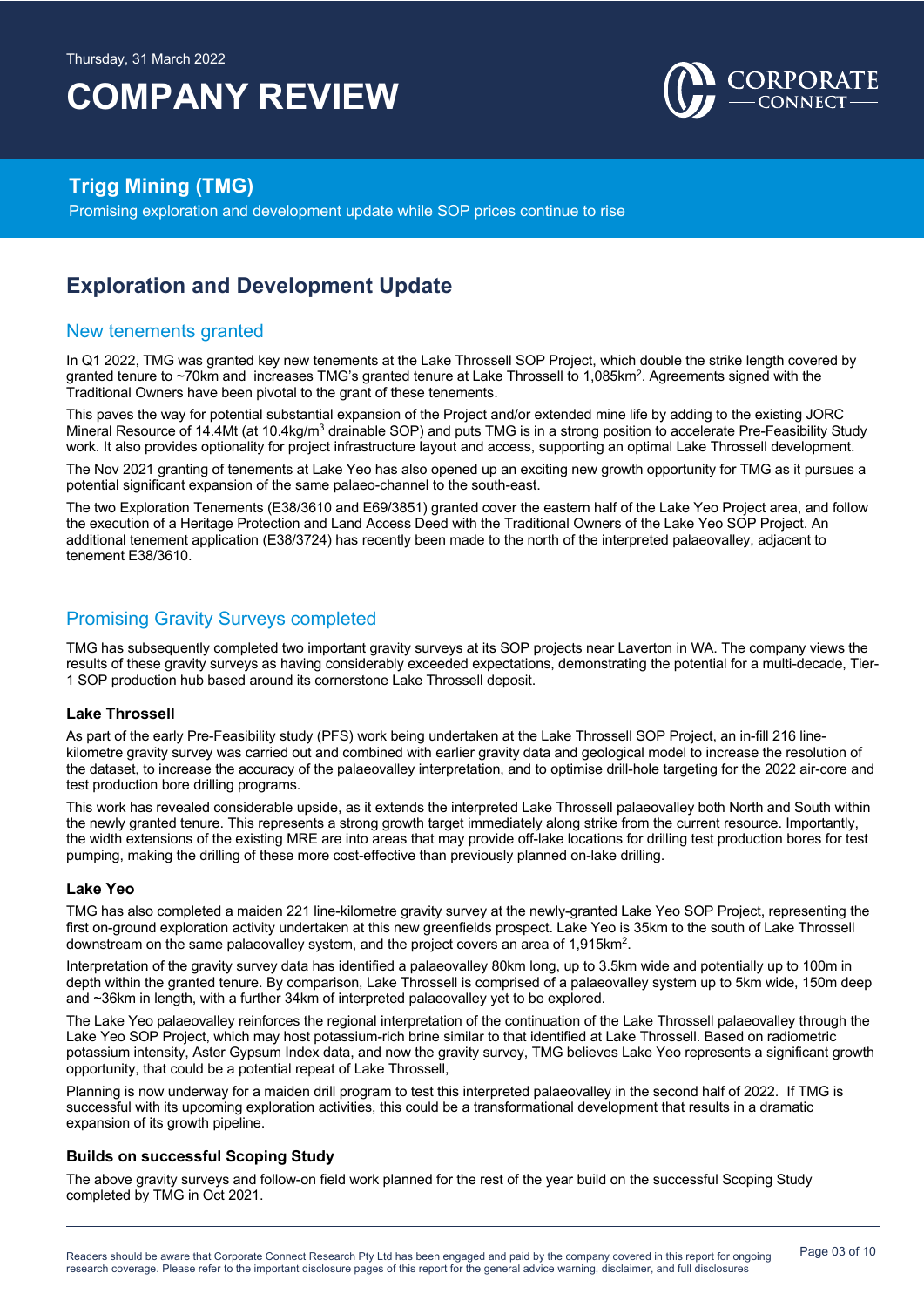

## **Trigg Mining (TMG)**

Promising exploration and development update while SOP prices continue to rise

The Lake Throssell SOP Project, which is 100% owned by TMG, covers an area of 1,085km<sup>2</sup> around 180km east of Laverton in WA. The Project is a greenfields discovery and contains a total drainable Mineral Resource Estimate (MRE) of 14.4Mt at 10.4 kg/m<sup>3</sup> drainable SOP (or 4,665mg/L potassium), plus an additional Exploration Target.

The Scoping Study indicated an initial 21-year mine life producing 245ktpa SOP, positioning Lake Throssell as a potential Top-10 global SOP Producer in the lowest cost quartile.

### Work program and targets for 2022

Over the course of 2022, TMG will be focussed on completing work towards the PFS, which is now moving forward in several streams, including drilling, evaporation trials and permitting activities.

At Lake Throssell, next steps involve:

- Air-core drilling at sites identified by the geophysical surveys to further refine the locations for test production bores.
- Installation of test production bores and hydraulic testing of the aquifer to determine aquifer properties, brine grade and allow estimates of sustainable pumping rates.

It is anticipated that drilling will commence in early Q3 2022. The results of these programs will support the PFS and any future Ore Reserve estimate.

At Lake Yeo, an air-core program will test the gravity interpretation, confirm the geology and brine composition of the groundwater and identify locations for potential future test production bores.

# **SOP Market Update**

### The SOP Price continues to rise

Recent periods have continued to see ongoing strong rises in the price of Sulphate of Potash (SOP) as well as Muriate of Potash (MOP). Over the last 12 months benchmark SOP prices specifically have risen by around 80%1 to approximately US\$940/t (NW Europe), as illustrated in the chart below. We note that the Scoping Study assumed a SOP price of only US\$550/t and contained a sensitivity analysis showing every 10% increase in the SOP price drives a +\$144m increase in the project NPV of \$364m. The c.70% price increase above the Scoping Study assumption therefore implies an updated project NPV of ~\$1.4bn.

Long term drivers of SOP remain in place, including a growing need for a premium and environmentally friendly fertiliser for global food security and a worldwide shortage of natural SOP production. However, it is recent geopolitical developments that have really created a frenzy in the MOP and SOP markets.

Specifically, Russia and Belarus are the 2<sup>nd</sup> and 3<sup>rd</sup> largest global producers of MOP, with around 40% of the export market between them. Ratcheting Western sanctions prior to and in response to the Ukraine war are creating increasingly tight supply conditions in the MOP market, which are further exacerbated by China restricting fertiliser exports to secure domestic supply.

Tightening conditions and surging prices in the MOP market have automatically transferred into the SOP market, given the connection between the commodities. Under the Mannheim process, as much as 50% of global SOP supply is chemically manufactured by combining MOP with Sulphuric Acid in a furnace heated to 800°C to create synthetic SOP and Hydrochloric Acid as a by-product. This is an expensive and very energy and emissions intensive process, which ultimately sets the marginal cost of production in the SOP market and creates a price floor for SOP.

The Mannheim process is now pushing up SOP prices resulting from surging MOP input costs, with rising energy prices and supply chain disruptions also contributing to higher prices.

These market dynamics and geopolitical disruptions to global fertiliser markets clearly illustrate the critical importance of emerging Tier-1 global SOP producers such as TMG for ensuring future global food security.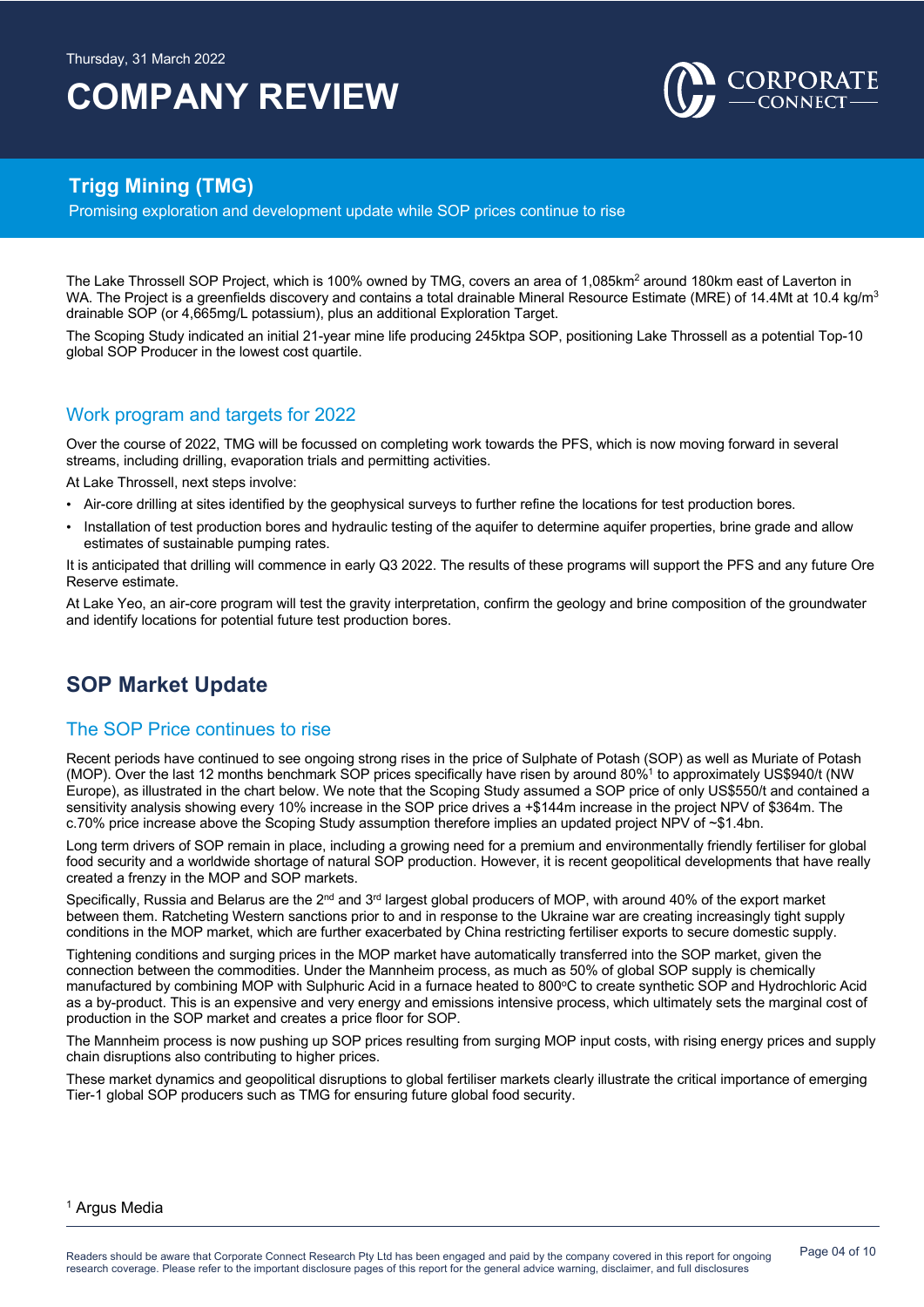

## **Trigg Mining (TMG)**

Promising exploration and development update while SOP prices continue to rise





Source: TMG / Argus Media

Legend: A) EU sanctions on Belarus potash, B) China fertilizer export restriction, C) Russian invasion of Ukraine.

### SOP peer group experiencing commissioning issues

Despite the attractive long-term demand potential for SOP and constrained supply fundamentals, plus the very positive current macro backdrop, most local aspiring SOP producers have seen weak share prices for many months. This has been the result of extensive commissioning problems encountered by two early leaders in the nascent WA Potash industry.

Firstly Salt Lake Potash (SO4) went into administration in Oct 2021, due to delays in starting production and then being unable to raise sufficient new capital to fund operating costs while seeking to fix the issues. Secondly Kallium Lakes (KLL) pushed back the production start date at its Beyondie project, due to commissioning issues in its processing plant and evaporation ponds.

The issues experienced by both companies appear to range from underperforming brine production and variability in potassium salt feed grades (resulting in lower availability of suitable feedstock), to mechanical issues within the purification plant – all of which have contributed to delays in plant commissioning and ramp-up of SOP production.

It has also become apparent that brine grade control throughout the entire evaporation process as well as the management of the ROM stockpile are key factors that need to be closely managed. Any issues in feedstock supply are exacerbated by the lengthy timeframe required to grow the next batch of potassium salts.

These experiences have significantly affected market sentiment towards the whole SOP sector, including TMG. However, TMG is in the favourable position of not being one of the first movers, and therefore having the ability to learn from the issues encountered by SO4 and KLL and discover in good time how they can be best overcome or avoided.

Moreover TMG has a very deliberate and thorough approach to developing its projects, in order to mitigate risk, optimise its resources, and avoid the issues faced by its peers.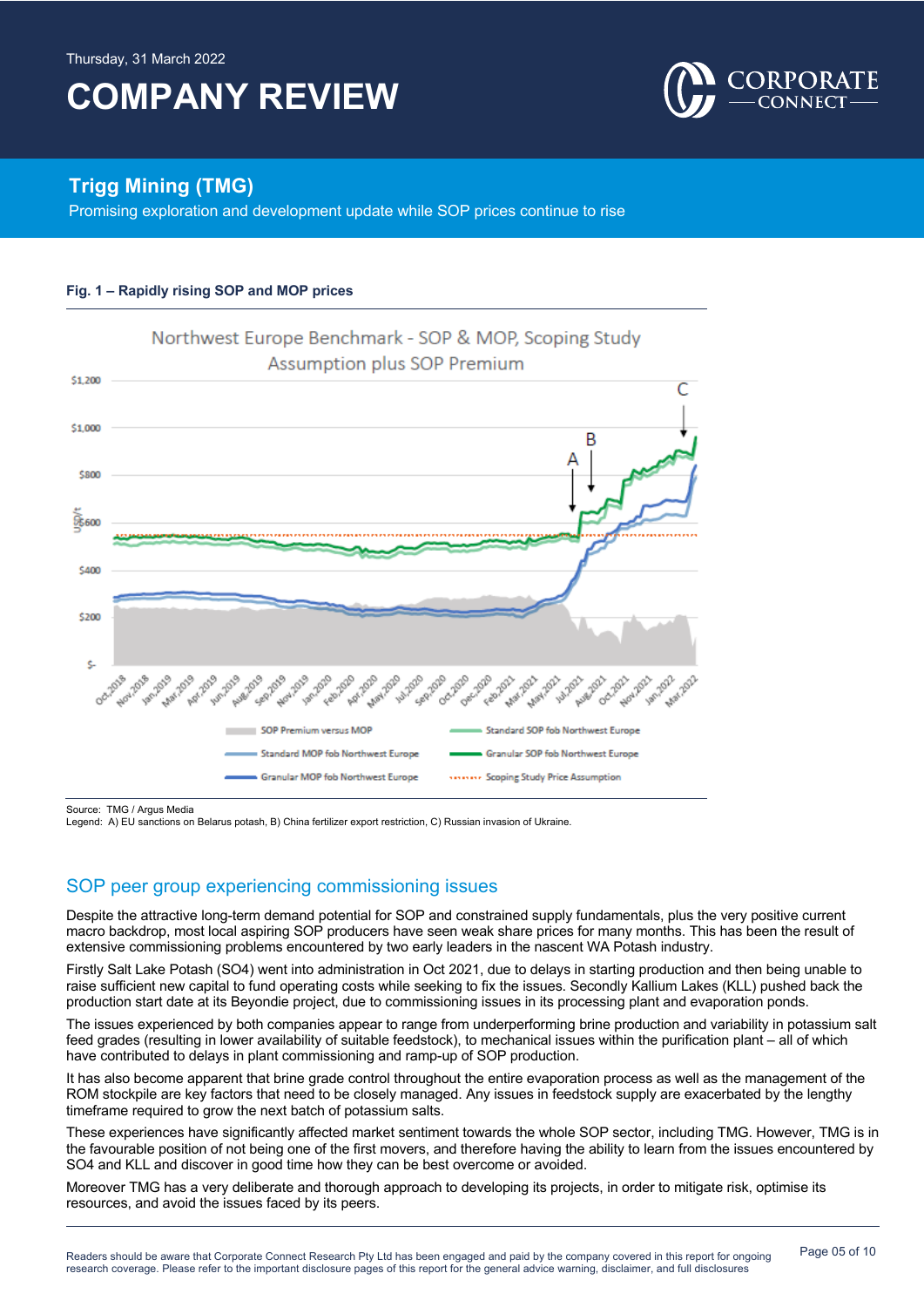

## **Trigg Mining (TMG)**

Promising exploration and development update while SOP prices continue to rise

As part of the PFS, TMG has established a technical review team and is initiating a formal process to ensure it can leverage the key learnings from the commissioning issues encountered at other SOP projects in WA. The team will be tasked with analysing potential causes of the issues reported, and ensuring they are avoided or minimised by TMG.

# **Financial Update**

### Quarterly Cash Flow Report – Dec 2021

During the most recent 2Q FY22 quarter, TMG reported negative operating cash flow of -\$1.1m. This was comprised of exploration and evaluation expenditure of \$0.6m, staff costs of \$0.1m, and administration and corporate costs of \$0.4m. For the YTD, operating cash flow was -\$1.8m (compared to the pcp of -\$1.5m).

The company held \$2.3m in cash and cash equivalents at the end of the period (cf. \$3.4m at the end of Q1). This represents approximately 2.2 quarters of available funding to support operations, based on the negative operating cash flow reported in the 3Q period. Subsequent to quarter end, TMG received a \$1.0m R&D tax rebate.

### Rights Issue underpins next stage of Lake Throssell development

In January TMG announced a 3-for-8 Renounceable Rights Issue to raise \$3.3m (pre costs) in new equity. The issue was priced at \$0.075 per share, representing a 31% discount to the prior 30-day VWAP of \$0.108. The company ended up raising a total of \$4.0m in new equity, after a follow-on Placement of \$0.7m was completed to accommodate oversubscriptions. The placement was on the same terms as the rights issue. In total, 53.3m new shares were issued.

The capital raising increases TMG's cash reserves to approximately \$7.0m, putting the company in its strongest funding position since listing and allowing it to accelerate ongoing work streams to advance the Lake Throssell SOP project.

New shareholders also received 1 free attached option for every 2 new shares issued. These options have an exercise price of \$0.15 and an expiry date of 16 February 2024 and are quoted on the ASX (TMGOC). The total number of new options issued was 26.7m. A further 4.0m TMGOC options have been issued to the underwriter.

The proceeds of the rights issue are intended to advance the Lake Throssell SOP project to the next level of evaluation and development, and will be used to fund activities required for the PFS, including:

- § Drilling to increase confidence in the MRE.
- Evaporation trials to facilitate project evaluation.
- Permitting including environmental studies for project approvals.
- Other exploration and evaluation activities.

Additionally, the proceeds will be used for general working capital.

### Project Forecasts

Prior to the Scoping Study released in Oct 2021, investors had limited information on which to assess the Lake Throssell SOP Project economics. Following completion of the Study we updated our model forecasts for the project based on the new information released therein. We also rely on operational and financial estimates and assumptions developed by reference to other current SOP projects in Australia, most of which are more advanced relative to Lake Throssell's stage of development. While we view these peer projects as a useful comparison on key project parameters, our updated assumptions are broadly in line with the metrics used in the Scoping Study. The chart below provides a summary of our forecasts.

The Exploration Target at Lake Throssell and Inferred Resource at Lake Rason are not included at this point, nor is any future resource development at Lake Yeo. These prospects provide potential future upside, but remain significantly uncertain.

**It is important to note that our forecasts are based on a number of assumptions, which could vary significantly in nature, timing and magnitude from the estimates we have adopted. Accordingly there is naturally a high level of uncertainty surrounding our forecasts. TMG continues to be in relatively early stages of project development, and accordingly project forecasts should be treated with caution.**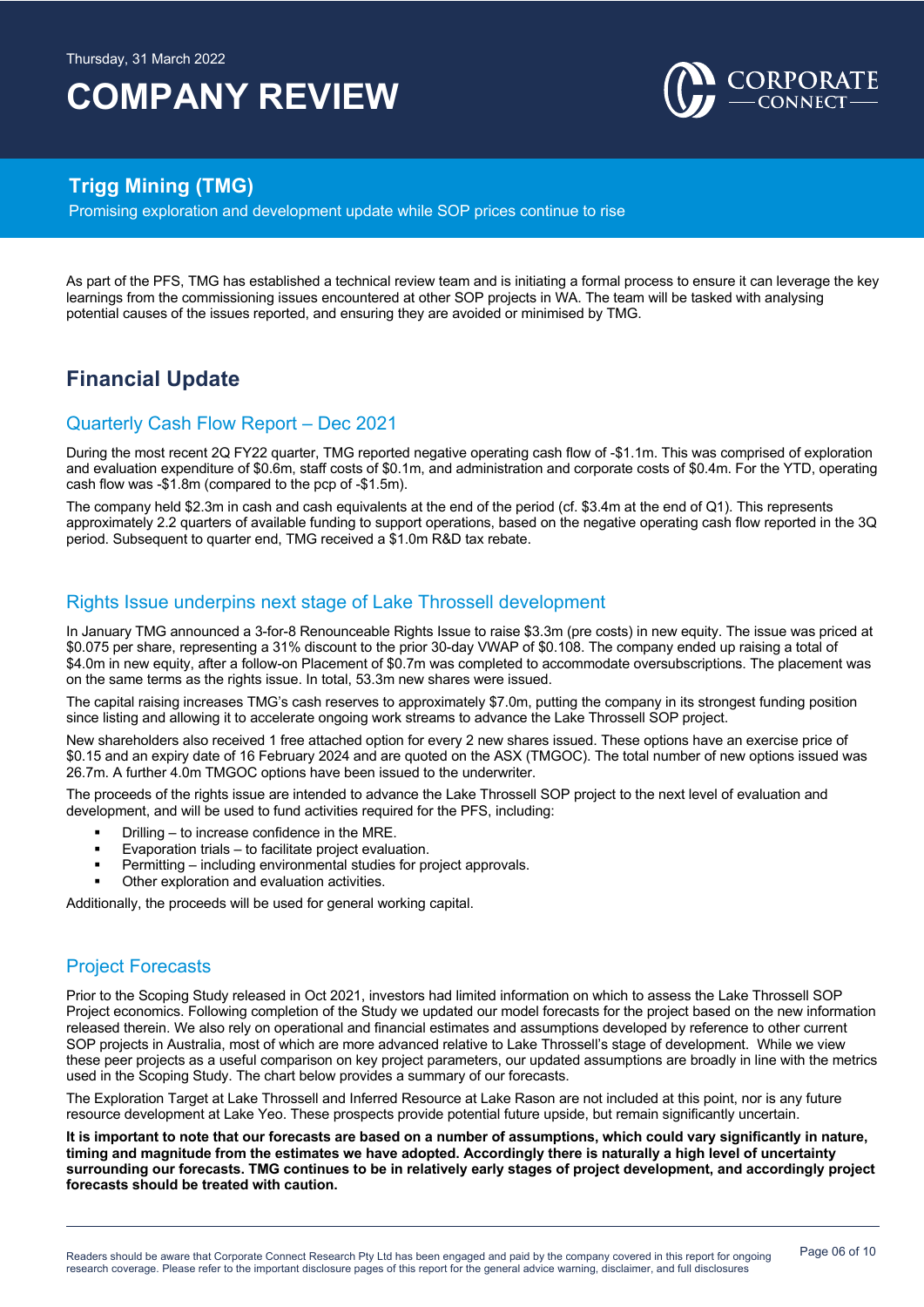

## **Trigg Mining (TMG)**

Promising exploration and development update while SOP prices continue to rise

#### **Fig. 2 – TMG Lake Throssell project forecasts**

| <b>Lake Throssell</b>                 | FY2021 A    | FY2022 F  | FY2023 F    | <b>FY2024 F</b> | FY2025 F  | FY2026F     | FY2027 F    | FY2028 F | FY2029 F | FY2030 F |
|---------------------------------------|-------------|-----------|-------------|-----------------|-----------|-------------|-------------|----------|----------|----------|
| Life of Mine                          |             |           |             |                 |           | 50          | 49          | 48       | 47       | 46       |
| SOP Resources (Mt)                    | 14.4        | 14.4      | 14.4        | 14.4            | 14.4      | 14.4        | 14.4        | 14.2     | 14.0     | 13.7     |
| Brine drained (GL/year)               | 0.1         | 0.0       | 0.0         | 0.0             | 0.0       | 0.0         | 0.0         | 15.8     | 25.8     | 28.7     |
| K Grade (mg/L)                        | $\mathbf 0$ | 0         | $\mathbf 0$ | $\mathbf 0$     | 0         | $\mathbf 0$ | $\mathbf 0$ | 4,665    | 4,665    | 4,665    |
| SOP Grade (kg/m <sup>3</sup> )        | 0.00        | 0.00      | 0.00        | 0.00            | 0.00      | 0.00        | 0.00        | 10.40    | 10.40    | 10.40    |
| Contained SOP (kt)                    | 0           | 0         | 0           | 0               | $\pmb{0}$ | $\mathbf 0$ | 0           | 164      | 268      | 298      |
| Evaporation pond recovery (%)         | 0.0%        | 0.0%      | 0.0%        | 0.0%            | 0.0%      | 0.0%        | 0.0%        | 85.5%    | 85.5%    | 85.5%    |
| Purification plant recovery (%)       | 0.0%        | 0.0%      | 0.0%        | 0.0%            | 0.0%      | 0.0%        | 0.0%        | 96.0%    | 96.0%    | 96.0%    |
| SOP produced (kt)                     | 0           | 0         | 0           | 0               | 0         | 0           | 0           | 135      | 220      | 245      |
| SOP Price (FOB Fremantle) (US\$/t)    | 510         | 518       | 525         | 533             | 541       | 549         | 558         | 566      | 575      | 583      |
| Product premium                       | 50          | 51        | 52          | 52              | 53        | 54          | 55          | 55       | 56       | 57       |
| SOP Price w prem (FOB Fremantle) (US  | 560         | 568       | 577         | 586             | 594       | 603         | 612         | 622      | 631      | 640      |
| SOP price inflation (%)               |             | 1.5%      | 1.5%        | 1.5%            | 1.5%      | 1.5%        | 1.5%        | 1.5%     | 1.5%     | 1.5%     |
| AUD / USD                             | 0.73        | 0.73      | 0.73        | 0.73            | 0.73      | 0.73        | 0.73        | 0.73     | 0.73     | 0.73     |
| SOP Price w prem (A\$/t)              | 767         | 779       | 790         | 802             | 814       | 826         | 839         | 851      | 864      | 877      |
| Project Revenue (A\$m)                | 0.0         | 0.0       | 0.0         | 0.0             | 0.0       | 0.0         | 0.0         | 114.9    | 190.1    | 214.9    |
| Revenue growth (%)                    |             | $-100.0%$ | 0.0%        | 0.0%            | 0.0%      | 0.0%        | 0.0%        | 0.0%     | 65.4%    | 13.0%    |
| Operating exp - C1 cash costs (A\$m)  | 0.0         | 0.0       | 0.0         | 0.0             | 0.0       | 0.0         | 0.0         | $-52.9$  | $-87.9$  | $-99.8$  |
| Operating exp - C1 cash costs (A\$/t) | 341         | 348       | 355         | 362             | 369       | 376         | 384         | 392      | 400      | 408      |
| Operating cost inflation (%)          |             | 2.0%      | 2.0%        | 2.0%            | 2.0%      | 2.0%        | 2.0%        | 2.0%     | 2.0%     | 2.0%     |
| Royalties (A\$m)                      | 0.0         | 0.0       | 0.0         | 0.0             | 0.0       | 0.0         | 0.0         | $-0.1$   | $-0.2$   | $-0.2$   |
| Royalties (A\$/t)                     | 0.00        | 0.73      | 0.73        | 0.73            | 0.73      | 0.73        | 0.73        | 0.73     | 0.73     | 0.73     |
| Project EBITDA (A\$m)                 | 0.0         | 0.0       | 0.0         | 0.0             | 0.0       | 0.0         | 0.0         | 62.0     | 102.0    | 114.8    |
| EBITDA growth (%)                     |             | 0.0%      | 0.0%        | 0.0%            | 0.0%      | 0.0%        | 0.0%        | 0.0%     | 64.7%    | 12.6%    |
| EBITDA margin (%)                     | 0.0%        | 0.0%      | 0.0%        | 0.0%            | 0.0%      | 0.0%        | 0.0%        | 53.9%    | 53.7%    | 53.5%    |
| Exploration & Corporate (A\$m)        | $-3.5$      | $-3.6$    | $-3.6$      | $-3.7$          | $-3.8$    | $-3.9$      | $-3.9$      | $-4.0$   | $-4.0$   | $-4.1$   |
| Group EBITDA (A\$m)                   | $-3.5$      | $-3.6$    | $-3.6$      | $-3.7$          | $-3.8$    | $-3.9$      | $-3.9$      | 58.0     | 98.0     | 110.8    |

Source: Company data and CCR estimates

Key forecast assumptions include:

- TMG reaches FID by mid-2025, with construction competed over 2 years in FY26 and FY27.
- Total SOP resources of 14.4Mt at 10.4 kg/m<sup>3</sup> SOP equivalent, in line with the updated Indicated and Inferred Resource estimate for Lake Throssell.
- Life of mine (LOM) of 50 years, to fully capture the value potential of the residual resource at the end of the initial 21-year period contemplated in the Scoping Study.
- Opening production of ~135kt of SOP, commencing in FY28. We assume production is ramped up over 2 years in line with the Scoping Study to 245ktpa by FY30 and then sustained for the remaining LOM.
- SOP price (FY21) of US\$510/t FOB Fremantle, plus a price premium of US\$50/t (c.10%) to reflect the unique properties of TMG's potash product likely to attract a price premium (e.g. high grade, low impurities and chloride content).
- AUD / USD exchange rate of \$0.73 throughout the project life.
- Operating expenses (C1 cash costs) of ~A\$341/t (FY21), with unit cost inflation of ~2.0% CAGR.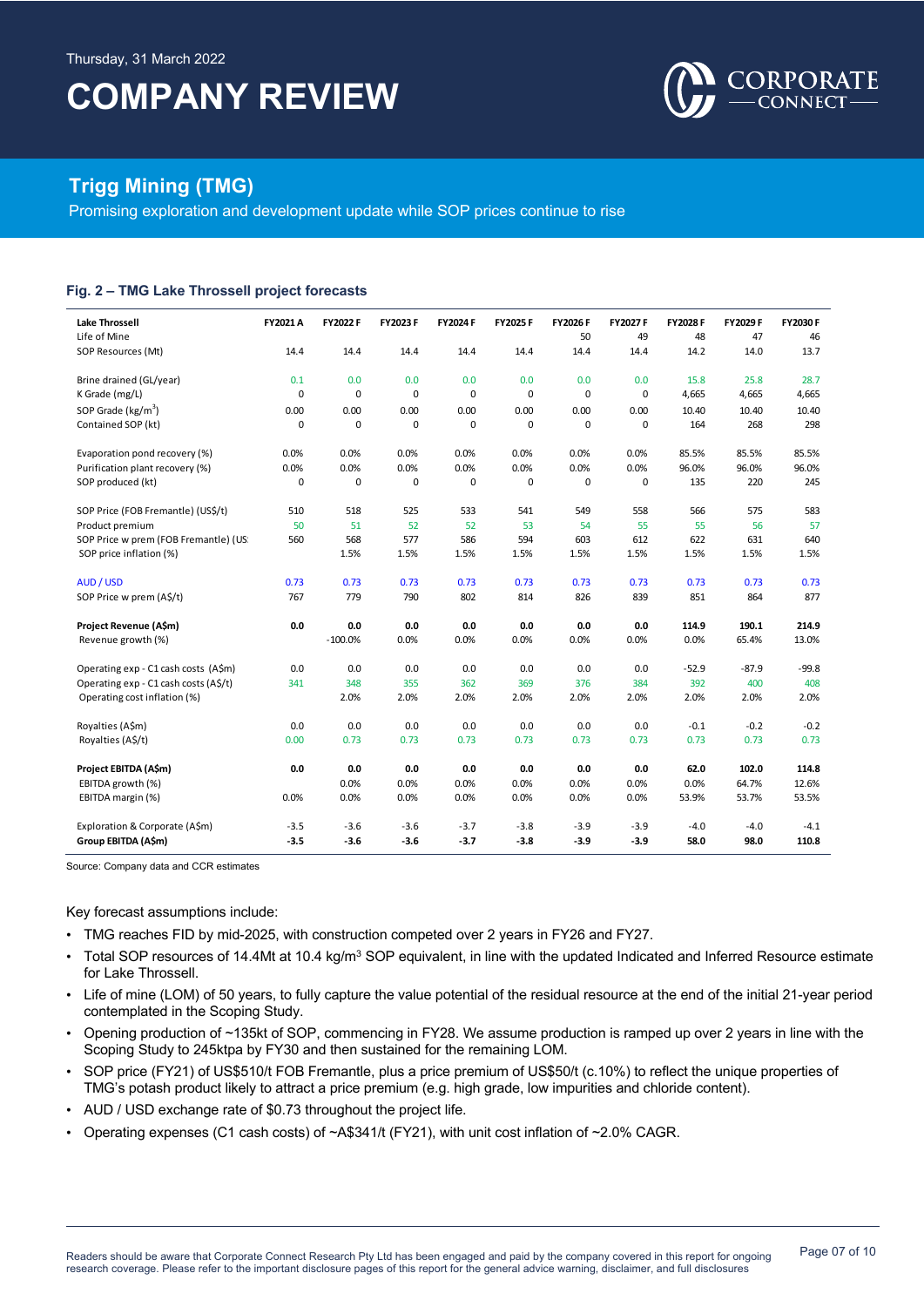

## **Trigg Mining (TMG)**

Promising exploration and development update while SOP prices continue to rise

### Valuation

We have updated our DCF valuation for TMG to include the effects of the recent Rights Issue. The valuation is presented in the chart below, and arrives at an equity value of \$0.32 per TMG share. This is slightly lower than our previous valuation of \$0.37 due to dilution from the new shares, but more so from the impact of the current lower share price on the number of future shares we assume will need to be issued to fund construction of the Lake Throssell project.

We expect there is future upside to our valuation as project development continues, certainty increases and the project de-risks. This will likely see a lower discount rate applied in our DCF. In addition de-risking is expected to drive a higher share price over time, which may result in considerably fewer shares being issued to finance construction, and consequently less dilution.

**Again, it is important to note that our valuation is based on a number of assumptions, including the forecast assumptions documented above, which could vary significantly from the estimates we have adopted. There is naturally a high level of uncertainty surrounding any valuation at this early stage of a project's life cycle, and accordingly our valuation should be treated with due caution. Some of the key assumptions are discussed below.** 

### **Fig. 3 – DCF Valuation of TMG**

| Year                                 | FY2022  | FY2023                      | FY2024                                | FY2025  | FY2026  | FY2027    | FY2028   | FY2029   | FY2030   |
|--------------------------------------|---------|-----------------------------|---------------------------------------|---------|---------|-----------|----------|----------|----------|
| Life of Mine                         |         |                             |                                       |         | 50      | 49        | 48       | 47       | 46       |
| EBIT                                 | $-3.62$ | $-3.70$                     | $-3.78$                               | $-3.86$ | $-3.93$ | $-3.99$   | 51.49    | 91.41    | 104.06   |
| Depreciation & Amort                 | 0.06    | 0.06                        | 0.07                                  | 0.07    | 0.08    | 0.08      | 6.50     | 6.59     | 6.69     |
| Tax                                  | 0.00    | 0.00                        | 0.00                                  | 0.00    | 0.00    | 0.00      | $-5.75$  | $-21.27$ | $-24.67$ |
| Adj for Net Int tax shield           | 0.00    | 0.00                        | 0.00                                  | 0.00    | 0.00    | 0.00      | $-1.97$  | $-3.87$  | $-3.94$  |
| Inv in Net working capital           | 0.00    | 0.00                        | 0.00                                  | 0.00    | 0.00    | 0.00      | $-30.00$ | $-19.50$ | $-6.43$  |
| <b>Operating CF before financing</b> | $-3.56$ | $-3.64$                     | $-3.71$                               | $-3.78$ | $-3.86$ | $-3.92$   | 20.26    | 53.36    | 75.71    |
| Capex                                | $-0.10$ | $-0.13$                     | $-0.15$                               | $-0.16$ | $-0.17$ | $-308.04$ | $-8.00$  | $-8.10$  | $-8.21$  |
| Inv in Intangibles                   | $-0.04$ | $-0.04$                     | $-0.04$                               | $-0.04$ | $-0.04$ | $-0.04$   | $-0.04$  | $-0.05$  | $-0.04$  |
| Inv in net other assets              | $-0.33$ | $-0.33$                     | $-4.90$                               | 3.70    | 3.49    | $-0.06$   | 5.48     | 3.17     | 0.83     |
| <b>Free CF before financing</b>      | $-4.03$ | $-4.13$                     | $-8.80$                               | $-0.28$ | $-0.58$ | $-312.06$ | 17.70    | 48.38    | 68.28    |
|                                      |         |                             |                                       |         |         |           |          |          |          |
| Risk free rate $(R_f)$               | 2.0%    |                             | NPV of explicit free cash flow        |         |         | \$384.62  |          |          |          |
| Market risk premium $(R_m-R_f)$      | 6.5%    | Less Net Debt               |                                       |         |         | \$4.08    |          |          |          |
| Beta $(\beta)$                       | 1.50    | Less Minority Interests     |                                       |         |         | \$0.00    |          |          |          |
| Cost of equity capital $(K_n)$       | 11.75%  | <b>Value of Equity</b>      |                                       |         |         | \$388.70  |          |          |          |
| Cost of debt $(K_d)$                 | 7.0%    |                             | Shares on Issue (m)                   |         |         | 170.0     |          |          |          |
| Corporate tax rate (T <sub>c</sub> ) | 27.5%   | Options (m)                 |                                       |         |         | 72.7      |          |          |          |
| Target gearing [d/(d+e)]             | 60.0%   | Assumed capital raising (m) |                                       |         |         | 1400.0    |          |          |          |
| <b>WACC</b>                          | 7.75%   |                             | Shares on Issue (EFPO)                |         |         | 1642.7    |          |          |          |
|                                      |         |                             |                                       |         |         |           |          |          |          |
|                                      |         |                             | Adj for notional conversion (\$m)     |         |         | \$13.2\$  |          |          |          |
|                                      |         |                             | Adj for assumed capital raising (\$m) |         |         | \$123.2   |          |          |          |
|                                      |         |                             | Value per share (\$)                  |         |         | \$0.32    |          |          |          |

Source: Company data and CCR estimates

In addition to the assumed valuation inputs shown above, the following key assumptions underpin our valuation:

- Capital costs related to construction of evaporation ponds, processing plant and other project infrastructure is ~\$308m. We do not explicitly include the \$70m contingency as this is a risk allowance already captured in our discount rate.
- Construction costs are financed by project debt of ~\$185m (60%) and new equity of ~\$123m (40%) comprising ~1,400m shares issued at \$0.088 each (reflecting the current share price).
- Net working capital investment of ~\$30m on commencement of production, growing to ~\$56m as production ramps up to 245ktpa by FY30.
- Initial dividend payout ratio of 60%, rising to >90% on the assumption that TMG will not be conducting any major exploration activities beyond its current projects. If such activities are pursued, the payout ratio is likely to be lower.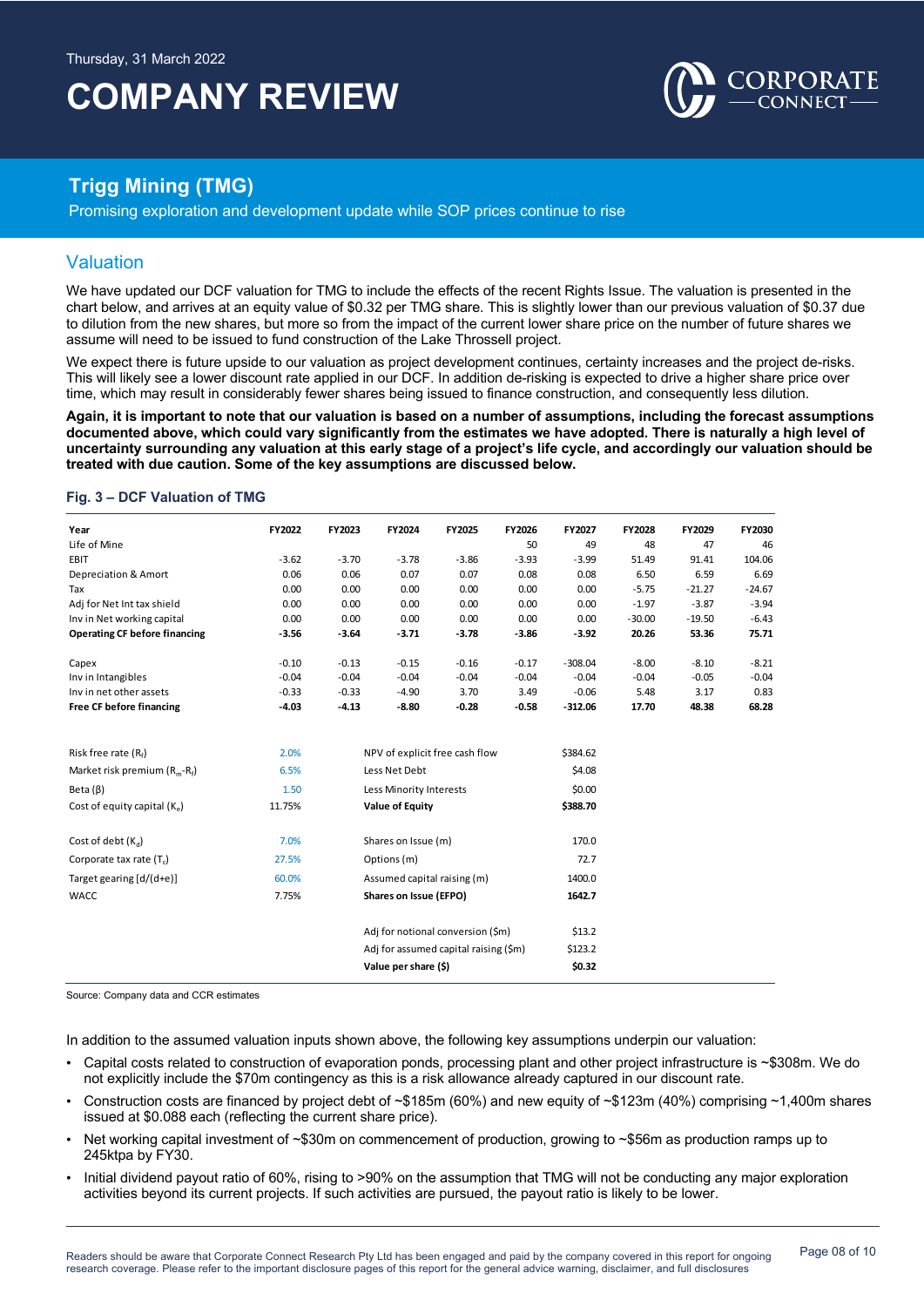

## **Trigg Mining (TMG)**

Promising exploration and development update while SOP prices continue to rise

### **Corporate Connect Research Pty Ltd Independent Research Report Disclaimer**

#### **General disclaimer and copyright**

This report ("report" or "Research") has been commissioned by the Company the subject of this report ("Company") and prepared and issued by Joh Snyman (AR number 1283725) of Corporate Connect Research Pty Ltd ("Corporate Connect Research") (ABN 95 640 464 320 – Corporate Authorised Representative (1281982) of Australian Financial Services Licence (AFSL) Number 341506) in consideration of a fee payable by the Company. Corporate Connect Research may be paid additional fees for the provision of additional services to the Company but Corporate Connect Research is not remunerated for any investment banking or similar services. Corporate Connect Research never accepts payment in stock, options or warrants for any of its services.

Where Corporate Connect Research has been commissioned to prepare content and receives fees for its preparation, fees are paid upfront in cash and NO part of the fee, compensation or employee remuneration paid will either directly or indirectly impact the content provided.

#### **Accuracy of content:**

All information used in the publication of this report has been compiled from publicly available sources that are believed to be reliable, however Corporate Connect Research does not guarantee the accuracy or completeness of this report and have not sought for this information to be independently verified.

Opinions contained in this report represent those of the Analyst of Corporate Connect Research (Joh Snyman) at the time of publication.

The analyst has received assistance from the Company in preparing this document. The Company has provided the analyst with access to senior management and information on the Company and industry.

From time to time, Corporate Connect Research's representatives or associates may hold interests, transact or hold directorships in, or perform paid services for, companies mentioned in this report. Corporate Connect Research and its associates, officers, directors and employees, may, from time to time hold securities in the companies referred to in this report and may trade in those securities as principal and in a manner which may be contrary to recommendations mentioned in this report.

As part of due diligence, the analyst has independently and critically reviewed the assistance and information provided by the Company to form the opinions expressed in the report. However, due diligence site visits have not been undertaken at this time. Care has been taken by the analyst to maintain objectivity in preparing this report and making any recommendation. The analyst is responsible for ensuring that this report accurately reflects his or her view of the matters set out in it and that it was prepared in an independent manner.

Forward-looking information or statements in this report contain information that is based on assumptions, forecasts of future results and estimates of amounts not yet determinable, and therefore involve known and unknown risks, uncertainties and other factors which may cause the actual results, performance or achievements of their subject matter to be materially different from current expectations. This report is prepared as at the date stated in it, and to the maximum extent permitted by law, Corporate Connect Research (on its own behalf and on behalf of the analyst) disclaims any responsibility to inform any recipient of this report of any matter that subsequently comes to its notice which may affect any of the information contained in this report.

#### **Exclusion of liability:**

To the fullest extent allowed by law, Corporate Connect Research (on its own behalf and on behalf of the analyst) shall not be liable to any person for any direct, indirect or consequential losses, loss of profits, damages, costs or expenses incurred or suffered by you or any other person arising out or in connection with the access to, use of or reliance on any information contained in this report.

No guarantees or warranties regarding accuracy, completeness or fitness for purpose are provided by Corporate Connect Research (on its own behalf and on behalf of the analyst), and under no circumstances will any of Corporate Connect Research's analysts, representatives, associates or agents be liable for any loss or damage, whether direct, incidental or consequential, caused by reliance on or use of the content.

#### **General Advice Warning**

This report and any other Research must not be construed as personal advice or recommendation nor as an inducement to trade the report's named company or any other security. Corporate Connect Research encourages investors to seek independent financial advice regarding the suitability of investments for their individual circumstances and recommends that investments be independently evaluated. Investments involve risks and the value of any investment or income may go down as well as up. Investors may not get back the full amount invested. Past performance is not indicative of future performance. Estimates of future performance are based on assumptions that may not be realised. If provided, and unless otherwise stated, the closing price provided is that of the primary exchange for the issuer's securities or investments. The information contained within the Research is published solely for information purposes and is not a solicitation or offer to buy or sell any financial product or participate in any trading or investment strategy.

Analysis contained within the Research is based upon publicly available information and may include numerous assumptions. Investors should be aware that different assumptions can and do result in materially different results. The Research is distributed only as may be permitted by law.

It is not intended for distribution or use by any person or entity located in a jurisdiction where distribution, publication, availability or use would be prohibited. Corporate Connect Research makes no claim that the Research content may be lawfully viewed or accessed, whether inside or outside of Australia. Access to the Research content may not be legal for certain persons and in certain jurisdictions. If you access this service or content from outside of Australia, you are responsible for compliance with the laws of your jurisdiction and/or the jurisdiction of the third party receiving such content. The Research is provided to our clients through its website and our distribution partners (www.sharecafe.com.au and www.informedinvestor.com.au ).

Some Research products may also be made available to its clients via third party vendors or distributed through alternative electronic means as a convenience. Such alternative distribution methods are at Corporate Connect Research's discretion.

#### **Access and Use**